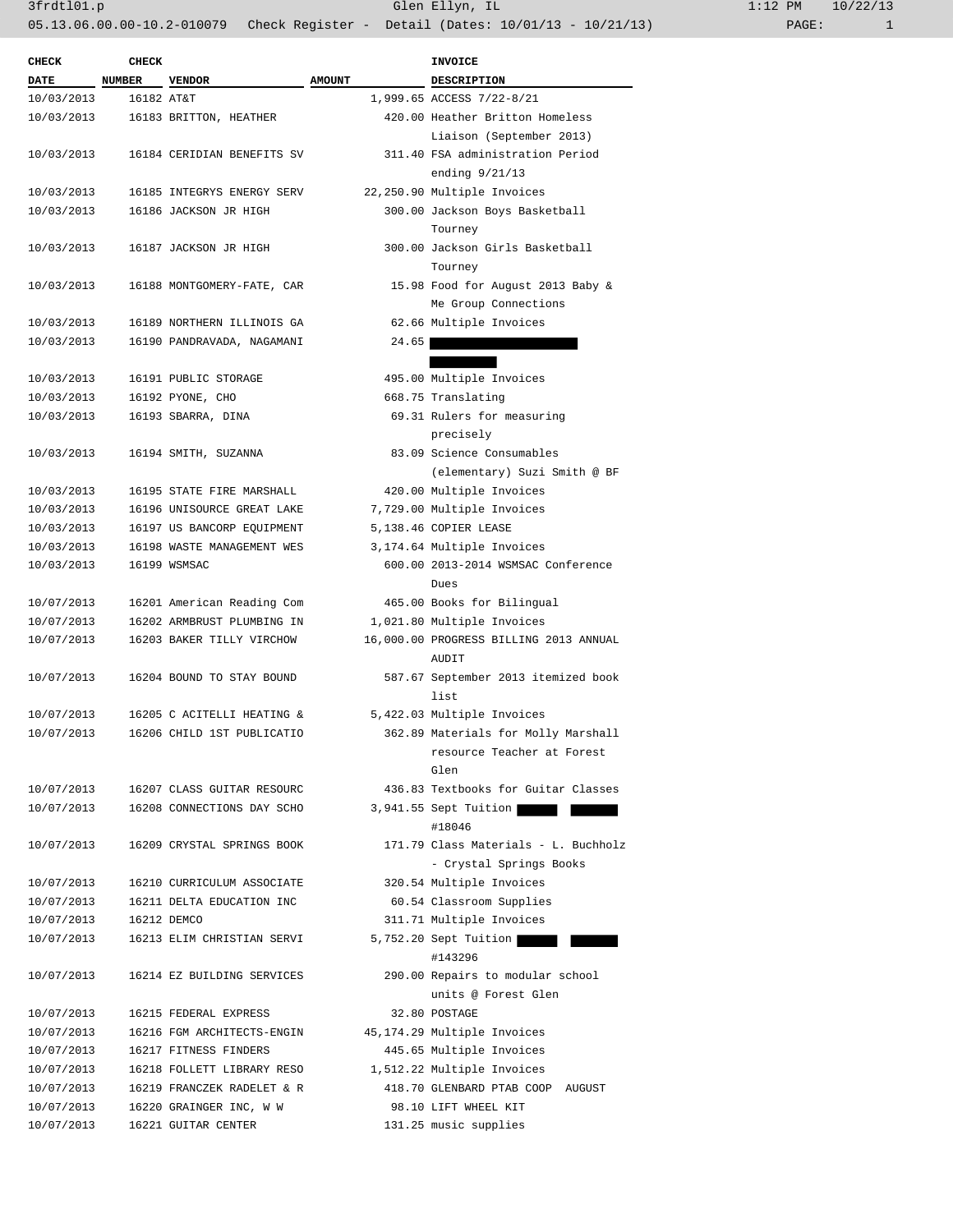| <b>CHECK</b> | <b>CHECK</b>  |                            |               | <b>INVOICE</b>                       |
|--------------|---------------|----------------------------|---------------|--------------------------------------|
| <b>DATE</b>  | <b>NUMBER</b> | <b>VENDOR</b>              | <b>AMOUNT</b> | <b>DESCRIPTION</b>                   |
| 10/07/2013   |               | 16222 HEALTH MANAGEMENT SY |               | 110.88 Multiple Invoices             |
| 10/07/2013   |               | 16223 HEINEMANN            |               | 439.00 Multiple Invoices             |
| 10/07/2013   |               | 16224 HOUGHTON MIFFLIN GRE |               | 867.12 Materials for MIP-<br>at      |
|              |               |                            |               | Ben Franklin                         |
| 10/07/2013   |               | 16225 JOYLABZ LLC          |               | 693.95 Order 15 Makey Makey for my   |
|              |               |                            |               | Creative Technologies class.         |
|              |               |                            |               | Vendor Info: Need to order by        |
|              |               |                            |               | emailing sales@joylabz.com to        |
|              |               |                            |               | order the Makey Makey                |
|              |               |                            |               | documents. I have attached           |
|              |               |                            |               | the email. They offer a              |
|              |               |                            |               | discount on the Makey Makey's        |
|              |               |                            |               | so they are only \$45 each and       |
|              |               |                            |               | shipping for the order is            |
|              |               |                            |               | \$18.95.                             |
| 10/07/2013   |               | 16226 JUNIOR LIBRARY GUILD |               | 1,149.00 Junior Library Guild Fiscal |
|              |               |                            |               | Year 2013 - 2014 (1 year             |
|              |               |                            |               | membership)                          |
| 10/07/2013   |               | 16227 KIDS DISCOVER        |               | 314.05 curriculum materials          |
| 10/07/2013   |               | 16228 KRANZ                |               | 252.05 TOWELS                        |
| 10/07/2013   |               | 16229 LAKE-COOK DISTRIBUTO |               | 103.65 Lake Cook Distributors -      |
|              |               |                            |               | extra Caudill books                  |
| 10/07/2013   |               | 16230 LINCOLN LIBRARY PRES |               | 289.00 Fact Cite Online Subscription |
|              |               |                            |               | for Elementary LMC's                 |
| 10/07/2013   |               | 16231 LINGUISYSTEMS INC    |               | 41.95 Protocols/Testing for Speech   |
|              |               |                            |               |                                      |
|              |               |                            |               | - ALL SCHOOLS                        |
| 10/07/2013   |               | 16232 LITTLE FRIENDS INC   |               | 4,882.32 October Tuition             |
|              |               |                            |               | Invoice #129712                      |
| 10/07/2013   |               | 16233 MACGILL & CO, WM V   |               | 813.63 Multiple Invoices             |
| 10/07/2013   |               | 16234 MAIL N STUFF         |               | 71.33 Multiple Invoices              |
| 10/07/2013   |               | 16235 MAYER JOHNSON CO     |               | 25.99 Supplies N Meer ~ Speech @ BF  |
| 10/07/2013   |               | 16236 METRO PROFESSIONAL P |               | 929.18 Multiple Invoices             |
| 10/07/2013   |               | 16237 MIDWEST COMPUTERS PR |               | 1,552.75 Protective Cages for PE     |
|              |               |                            |               | Projectors New Vendor Info           |
|              |               |                            |               | Midwest Computer Products,           |
|              |               |                            |               | Inc 33W512 Roosevelt Road            |
|              |               |                            |               | West Chicago, IL 60185               |
| 10/07/2013   |               | 16238 MULTI-HEALTH SYSTEMS |               | 572.00 Scoring Software -            |
|              |               |                            |               | Psychologist L DeGolia @             |
|              |               |                            |               | Hadley & Ben Franklin                |
| 10/07/2013   |               | 16239 MUSICIANS FRIEND     |               | 179.87 Music Room PA Equipment       |
| 10/07/2013   |               | 16240 NASCO                |               | 183.29 2013/2014 Health Budget       |
| 10/07/2013   |               | 16241 NCS PEARSON          |               | 2,022.46 Supplies/Protocols/Testing  |
|              |               |                            |               | kits for Speech Therapists           |
| 10/07/2013   |               | 16242 NIMCO INC            |               | 193.00 These items are for the       |
|              |               |                            |               | 2013/2014 budget fiscal year,        |
|              |               |                            |               | to support and enhance the           |
|              |               |                            |               | Health curriculum                    |
| 10/07/2013   |               | 16244 OFFICE DEPOT         |               | 1,313.64 Multiple Invoices           |
| 10/07/2013   |               | 16245 PEARSON              |               | 117.86 Teaching Student Centered     |
|              |               |                            |               | Mathematics Grade #6-8 3             |
|              |               |                            |               | copies (Teacher Resource)            |
| 10/07/2013   |               | 16246 R & M SPECIALTIES    |               | 1,062.50 Order for 125 gym shorts    |
| 10/07/2013   |               | 16247 REALLY GOOD STUFF IN |               | 721.36 Multiple Invoices             |
| 10/07/2013   |               | 16248 SCHOLASTIC INC       |               | 1,349.66 Multiple Invoices           |
| 10/07/2013   |               | 16250 SCHOOL SPECIALTY     |               | 2,669.58 Multiple Invoices           |
|              |               |                            |               |                                      |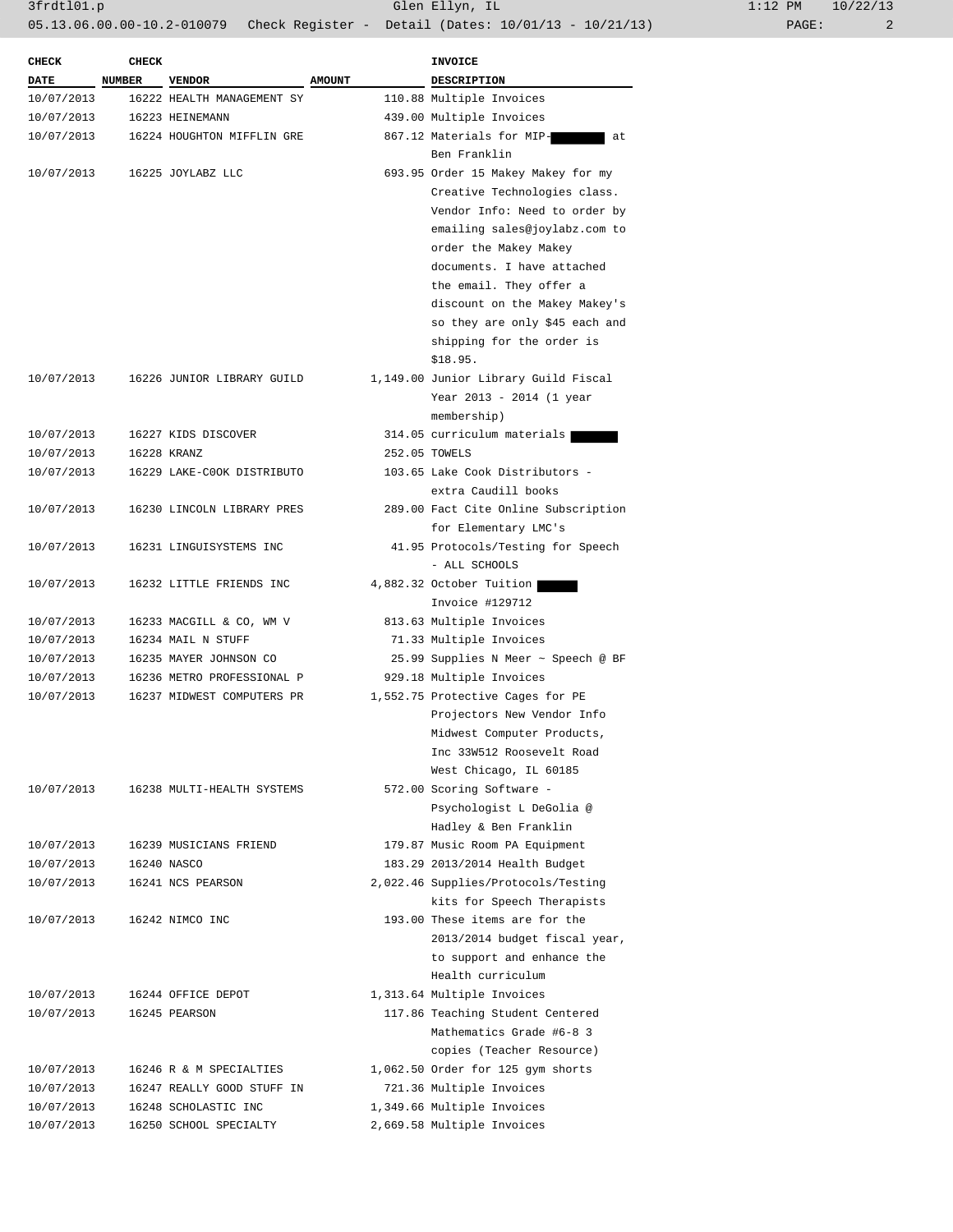| <b>CHECK</b> | <b>CHECK</b>  |                            |               | <b>INVOICE</b>                           |
|--------------|---------------|----------------------------|---------------|------------------------------------------|
| <b>DATE</b>  | <b>NUMBER</b> | <b>VENDOR</b>              | <b>AMOUNT</b> | <b>DESCRIPTION</b>                       |
| 10/07/2013   |               | 16251 SIGN IDENTITY        |               | 134.00 Name tags for new                 |
|              |               |                            |               | administrators & CSO staff               |
| 10/07/2013   |               | 16252 SIMPLEX GRINNELL     |               | 1,166.30 CH SERV CALL                    |
| 10/07/2013   |               | 16253 SOUTH SIDE CONTROL S |               | 162.81 Multiple Invoices                 |
| 10/07/2013   |               | 16254 SWEETWATER           |               | 775.57 Multiple Invoices                 |
| 10/07/2013   | 16255 TCI     |                            |               | 7,425.00 TCI (5th Grade 6 year           |
|              |               |                            |               | Student Subscriptions) RE: CH<br>Level 3 |
| 10/07/2013   |               | 16256 TEACHER DIRECT       |               | 259.28 Multiple Invoices                 |
| 10/07/2013   |               | 16257 TIGERDIRECT.COM      |               | 2,765.23 Multiple Invoices               |
| 10/07/2013   |               | 16258 TIME FOR KIDS        |               | 1,492.00 Time for Kids - Subscription    |
| 10/07/2013   |               | 16259 VILLA PARK OFFICE EQ |               | 2,597.00 Multiple Invoices               |
| 10/07/2013   |               | 16260 VILLAGE OF GLEN ELLY |               | 2,555.55 Multiple Invoices               |
| 10/07/2013   |               | 16261 WARD'S SCIENCE       |               | 217.70 8th Grade Supplies                |
| 10/07/2013   |               | 16262 WILSON LANGUAGE TRAI |               | 388.80 Supples for                       |
|              |               |                            |               | Work Identification and                  |
|              |               |                            |               | Spelling Kit Workbooks 3B,               |
|              |               |                            |               | 4B, 5B, 6B                               |
| 10/07/2013   |               | 16263 WM H SADLIER INC     |               | 170.59 Hadley Grade#6 Resources          |
|              |               |                            |               | (Module a Unit 2)                        |
| 10/10/2013   |               | 16264 ILLINOIS SCIENCE TEA |               | 640.00 Illinois Science Education        |
|              |               |                            |               | Conference Stacy Slater Sarah            |
|              |               |                            |               | Rodriguez Karen Carlson Kirk             |
|              |               |                            |               | Samples                                  |
| 10/10/2013   |               | 16265 LEARNING FORWARD     |               | 299.00 Organization membership           |
|              |               |                            |               | renewal for L. Campbell -                |
|              |               |                            |               | Additional names for digital             |
|              |               |                            |               | membership Kathy Maxon                   |
|              |               |                            |               | Hillary Shumate Steve Diveley            |
|              |               |                            |               | Linda Schwiekhofer                       |
| 10/10/2013   |               | 16266 NATIONAL HISTORY BEE |               | 130.00 Hadley Registration for           |
|              |               |                            |               | 2013-2014 National History               |
|              |               |                            |               | Bee                                      |
| 10/10/2013   |               | 16267 OUNCE OF PREVENTION  |               | 500.00 FY14 Affiliation Fee as           |
|              |               |                            |               | required by Birth-3                      |
|              |               |                            |               | Prevention Initiative Grant              |
|              |               |                            |               | (The OUnce of Prevention                 |
|              |               |                            |               | Fund)                                    |
| 10/15/2013   |               | 16268 AFLAC                |               | 49.46 Multiple Invoices                  |
| 10/15/2013   |               | 16269 AFSCME               |               | 2,200.33 Multiple Invoices               |
| 10/15/2013   |               | 16270 GC SERVICES, L.P.    |               | 255.25 Payroll accrual                   |
| 10/15/2013   |               | 16271 GLEN ELLYN EDUCATION |               | 16,528.74 Payroll accrual                |
| 10/15/2013   | 16272 SDU     |                            |               | 1,342.09 Payroll accrual                 |
| 10/15/2013   |               | 16273 SHARON R. KNOBBE, LT |               | 41.18 Payroll accrual                    |
| 10/16/2013   |               | 16274 PAVONE, MIKE         |               | 37.50 Check Request - Girls              |
|              |               |                            |               | Basketball 10/8/13 -Athletic             |
|              |               |                            |               | Official Reimbusement                    |
| 10/16/2013   |               | 16275 PELLETIER, JEROME    |               | 37.50 Check Request - Athletic           |
|              |               |                            |               | official - Girls Basketball              |
|              |               |                            |               | 10/8                                     |
| 10/16/2013   |               | 16276 SKYWARD USER GROUP,  |               | 250.00 Conference registration           |
| 10/16/2013   |               | 16277 STATE FIRE MARSHALL  |               | 490.00 Illinois Office of the State      |
|              |               |                            |               | Fire Marshal boiler and                  |
|              |               |                            |               | pressure safety vessel                   |
|              |               |                            |               | inspections for Hadley                   |
| 10/17/2013   | 16278 AT&T    |                            |               | 4, 216.10 831-0003789-083 9/25-10/24     |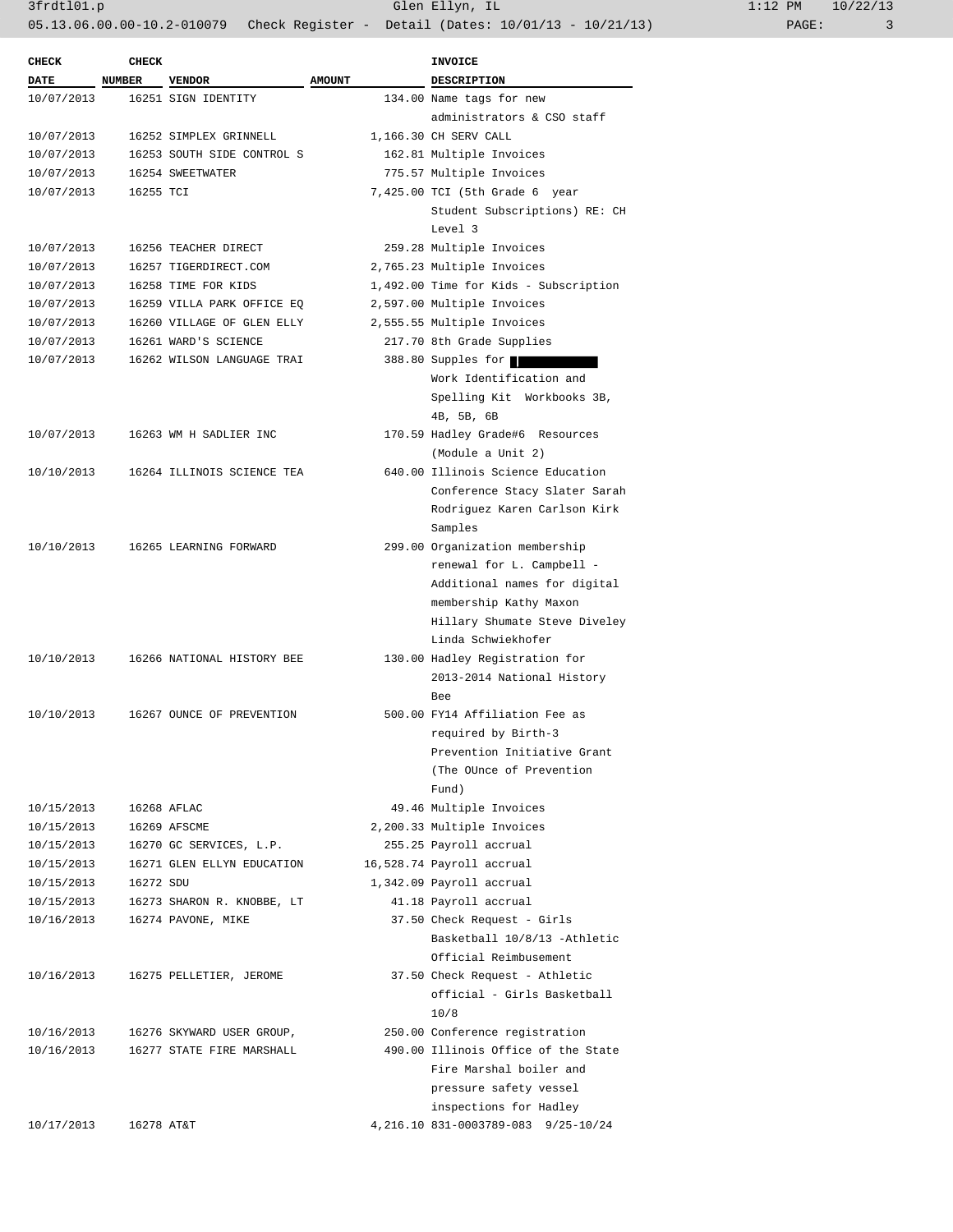3frdtl01.p Glen Ellyn, IL 1:12 PM 10/22/13

|                              |               |                                           |               | $0.13.06.00.00-10.2-010079$ Check Register - Detail (Dates: 10/01/13 - 10/21/13) | PAGE:<br>4 |
|------------------------------|---------------|-------------------------------------------|---------------|----------------------------------------------------------------------------------|------------|
| <b>CHECK</b>                 | <b>CHECK</b>  |                                           |               | <b>INVOICE</b>                                                                   |            |
| <b>DATE</b>                  | <b>NUMBER</b> | <b>VENDOR</b>                             | <b>AMOUNT</b> | <b>DESCRIPTION</b>                                                               |            |
| 10/17/2013                   |               | 16279 COMMONWEALTH EDISON                 |               | 97.53 CH ELECT 9/11-10/10                                                        |            |
| 10/17/2013                   |               | 16280 CULLIGAN WATER CONDI                |               | 110.00 CONSOLE RENTAL SEPTEMBER                                                  |            |
| 10/17/2013                   |               | 16281 DEVINE, ROBERT                      |               | 39.37 Reimburse Bob Divine for                                                   |            |
|                              |               |                                           |               | replace key to district                                                          |            |
|                              |               |                                           |               | automobile. Bob paid for it                                                      |            |
|                              |               |                                           |               | with personal funds.                                                             |            |
| 10/17/2013                   |               | 16282 ICE MOUNTAIN SPRING                 | 41.80 FG      | SEPT WATER                                                                       |            |
| 10/17/2013                   |               | 16283 NORTHERN ILLINOIS GA                |               | 980.26 Multiple Invoices                                                         |            |
| 10/17/2013                   |               | 16284 NORTHERN ILLINOIS GA                |               | 74.44 Multiple Invoices                                                          |            |
| 10/17/2013                   |               | 16285 PYONE, CHO                          |               | 625.00 Translating                                                               |            |
| 10/17/2013                   |               | 16286 SAM'S CLUB                          |               | 833.93 Multiple Invoices                                                         |            |
| 10/17/2013                   |               | 16287 VANGUARD ENERGY SERV                |               | 122.16 Multiple Invoices                                                         |            |
| 10/17/2013                   |               | 16288 VERIZON WIRELESS                    |               | 888.91 CELL PHONES 8/27-9/26                                                     |            |
|                              |               | 10/03/2013 201300274 EDUCATIONAL BENEFIT  |               | 420,183.86 AD&D, Dental, Basic Life &                                            |            |
|                              |               |                                           |               | Medical Insurance October                                                        |            |
|                              |               |                                           |               | 2013                                                                             |            |
|                              |               | 10/03/2013 201300275 TEACHERS RETIREMENT  |               | 155.23 TRS remittance Invoice                                                    |            |
|                              |               |                                           |               | #174062                                                                          |            |
|                              |               | 10/03/2013 201300276 RELIANCE STANDARD LI |               | 359.38 LTD - October 2013 Master                                                 |            |
|                              |               |                                           |               | Policy #LTD120995                                                                |            |
| 10/03/2013 201300277 T H I S |               |                                           |               | 7,232.54 THIS payment Ref #61034                                                 |            |
|                              |               | 10/15/2013 201300284 CERIDIAN BENEFITS SV |               | 4,666.35 Multiple Invoices                                                       |            |
|                              |               | 10/15/2013 201300285 CERIDIAN FLEX FEE    |               | 1,338.62 Payroll accrual                                                         |            |
|                              |               | 10/15/2013 201300287 ILLINOIS DEPT OF REV |               | 49,311.71 Multiple Invoices                                                      |            |
|                              |               | 10/15/2013 201300288 INTERNAL REV SERVICE |               | 190,558.82 Multiple Invoices                                                     |            |
| 10/15/2013 201300289 T H I S |               |                                           |               | 16,925.06 Multiple Invoices                                                      |            |
|                              |               | 10/15/2013 201300290 TEACHERS RETIREMENT  |               | 99,084.88 Multiple Invoices                                                      |            |
|                              |               | 10/15/2013 201300291 CPI QUALIFIED PLAN C |               | 35,099.04 Multiple Invoices                                                      |            |
|                              |               | 10/15/2013 201300292 ILLINOIS DEPT OF REV |               | -40.00 Payroll accrual                                                           |            |
|                              |               | 10/15/2013 201300293 INTERNAL REV SERVICE |               | -158.72 Multiple Invoices                                                        |            |
|                              |               | 10/15/2013 201300294 ILLINOIS DEPT OF REV |               | 48.06 Payroll accrual                                                            |            |
|                              |               | 10/15/2013 201300295 INTERNAL REV SERVICE |               | 138.45 Multiple Invoices                                                         |            |
| 10/15/2013 201300296 T H I S |               |                                           |               | 3.03 Multiple Invoices                                                           |            |
|                              |               | 10/15/2013 201300297 TEACHERS RETIREMENT  |               | 17.94 Multiple Invoices                                                          |            |
|                              |               | 10/17/2013 201300298 EFLEX GROUP          |               | 488.52 HRA monthly administration                                                |            |

10/17/2013 201300299 REV TRAK 1,790.97 RevTrak - September 2013 09/30/2013 201300304 ILLINOIS DEPT OF REV 1.66 Multiple Invoices 09/30/2013 201300305 INTERNAL REV SERVICE 225.40 Multiple Invoices 09/30/2013 201300306 T H I S 0.00 Multiple Invoices 09/30/2013 201300307 TEACHERS RETIREMENT -0.01 Multiple Invoices

Totals for checks 1,028,313.29

for October 2013